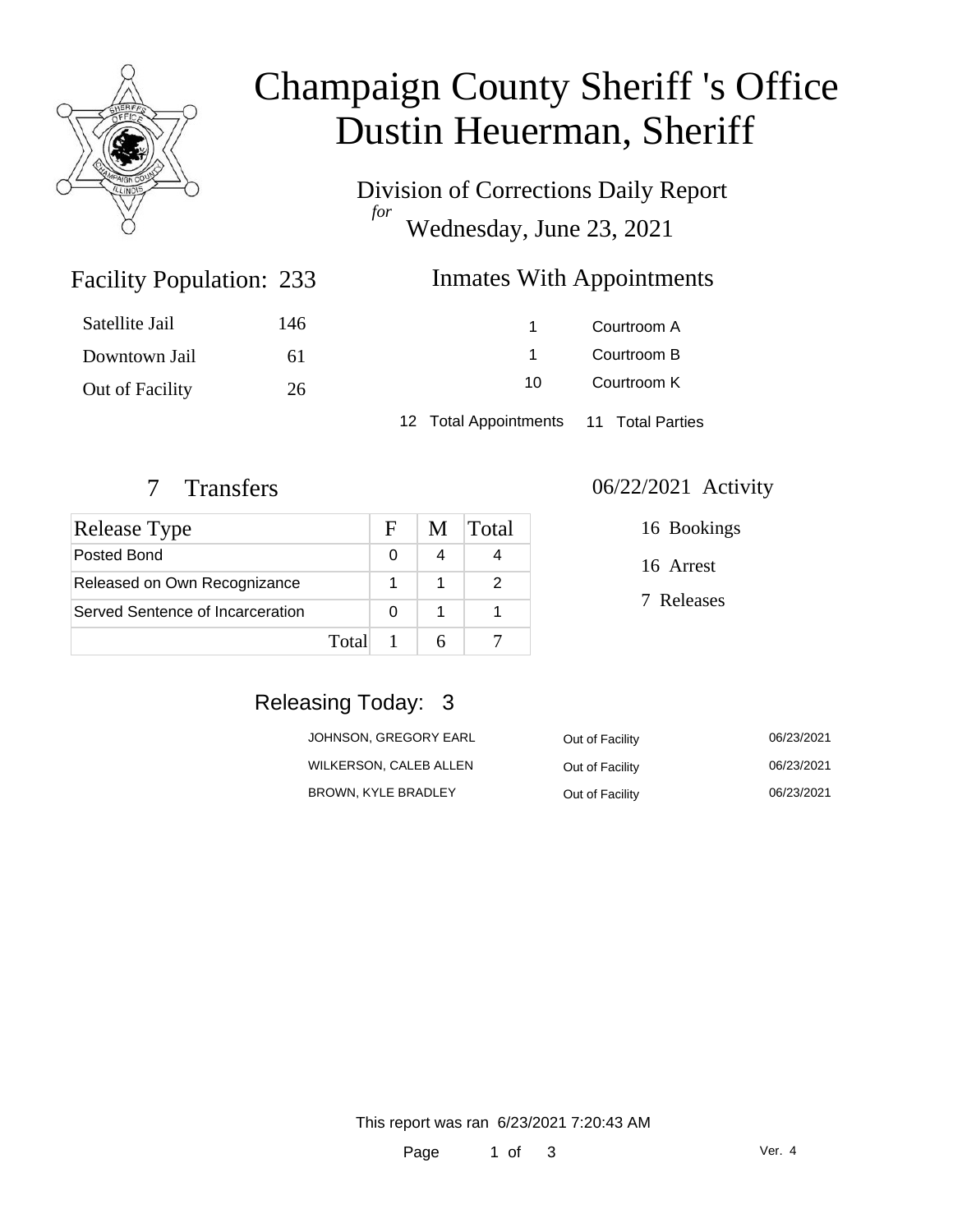

# Champaign County Sheriff 's Office Dustin Heuerman, Sheriff

Division of Corrections Daily Report *for* Wednesday, June 23, 2021

Custody Status Count

Civil Other 1

- Electronic Home Dentention 25
	- Felony Arraignment 7
		- Felony Other 2
	- Felony Pre-Sentence 6
		- Felony Pre-Trial 130
	- Felony Sentenced CCSO 2
	- Felony Sentenced IDOC 32
	- Felony Sentenced Other 1
		- Hold Other 1
	- Hold Sentenced CCCC 1
	- Hold Sentenced IDOC 2
	- Misdemeanor Arraignment 2
		- Misdemeanor Pre-Trial 9
			- Petition to Revoke 3
			- Remanded to DHS 7
		- Traffic Sentenced CCSO 2
			- Total 233